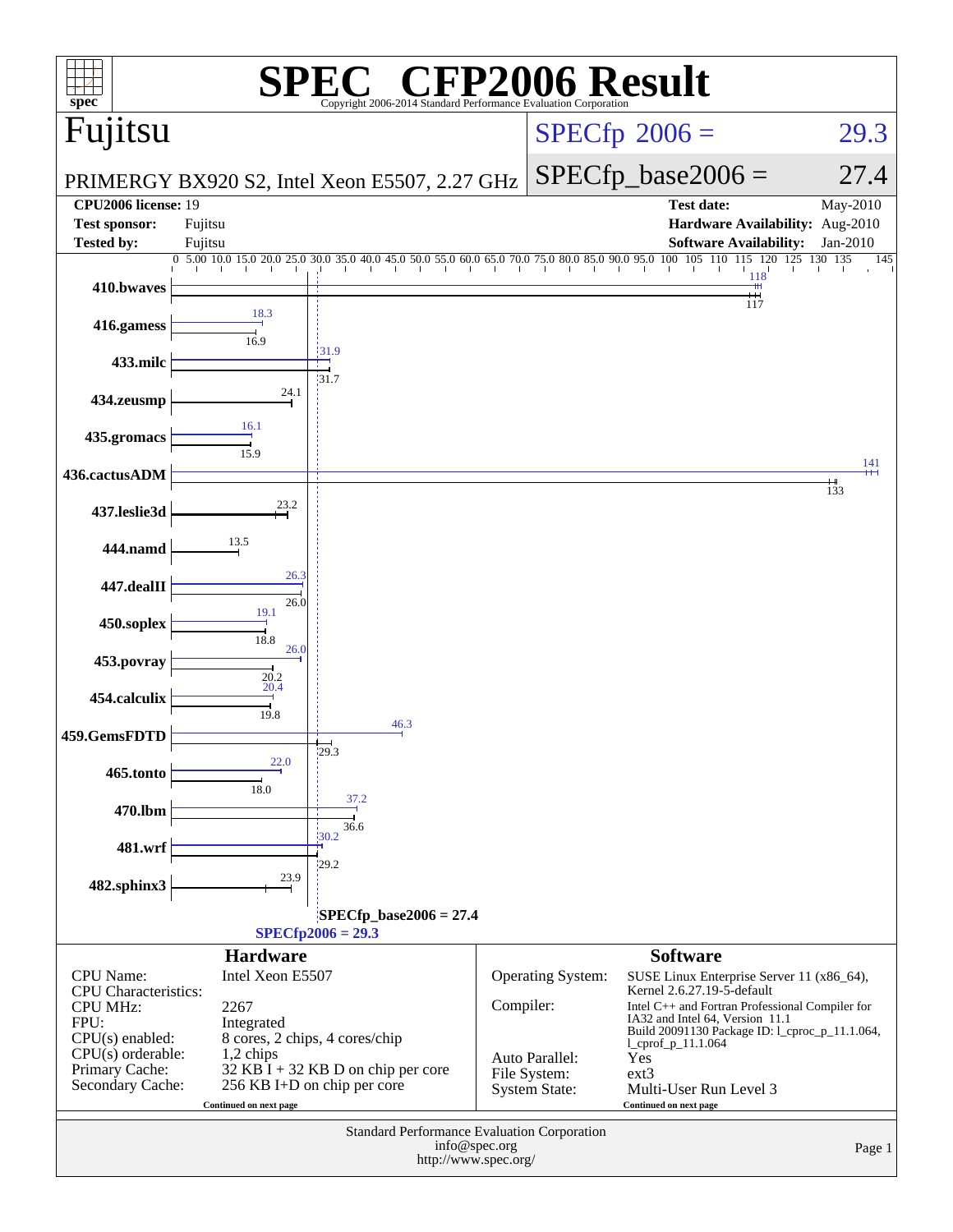| spec <sup>®</sup>                                                                                        |                                                                      |       |                |       | <b>SPEC CFP2006 Result</b>                                     |                |                      |              |                   |                               |                                 |              |
|----------------------------------------------------------------------------------------------------------|----------------------------------------------------------------------|-------|----------------|-------|----------------------------------------------------------------|----------------|----------------------|--------------|-------------------|-------------------------------|---------------------------------|--------------|
| Fujitsu                                                                                                  |                                                                      |       |                |       |                                                                | $SPECfp2006 =$ |                      |              | 29.3              |                               |                                 |              |
| PRIMERGY BX920 S2, Intel Xeon E5507, 2.27 GHz                                                            |                                                                      |       |                |       |                                                                |                | $SPECfp\_base2006 =$ |              |                   |                               | 27.4                            |              |
| <b>CPU2006 license: 19</b>                                                                               |                                                                      |       |                |       |                                                                |                |                      |              | <b>Test date:</b> |                               |                                 | May-2010     |
| <b>Test sponsor:</b>                                                                                     | Fujitsu                                                              |       |                |       |                                                                |                |                      |              |                   |                               | Hardware Availability: Aug-2010 |              |
| <b>Tested by:</b>                                                                                        | Fujitsu                                                              |       |                |       |                                                                |                |                      |              |                   | <b>Software Availability:</b> |                                 | $Jan-2010$   |
| $4 MB I+D$ on chip per chip<br>L3 Cache:<br>Other Cache:<br>None                                         |                                                                      |       |                |       | <b>Base Pointers:</b><br>64-bit<br>Peak Pointers:<br>32/64-bit |                |                      |              |                   |                               |                                 |              |
| Other Software:<br>None<br>Memory:<br>48 GB (6x8 GB PC3-10600R, 2 rank, CL9-9-9, ECC,                    |                                                                      |       |                |       |                                                                |                |                      |              |                   |                               |                                 |              |
|                                                                                                          | see add'l detail in notes)<br>Disk Subsystem:<br>1 x SSD SATA, 64 GB |       |                |       |                                                                |                |                      |              |                   |                               |                                 |              |
| Other Hardware:                                                                                          |                                                                      | None  |                |       |                                                                |                |                      |              |                   |                               |                                 |              |
| <b>Results Table</b>                                                                                     |                                                                      |       |                |       |                                                                |                |                      |              |                   |                               |                                 |              |
|                                                                                                          |                                                                      |       | <b>Base</b>    |       |                                                                |                | <b>Peak</b>          |              |                   |                               |                                 |              |
| <b>Benchmark</b>                                                                                         | <b>Seconds</b>                                                       | Ratio | <b>Seconds</b> | Ratio | <b>Seconds</b>                                                 | Ratio          | <b>Seconds</b>       | <b>Ratio</b> | <b>Seconds</b>    | <b>Ratio</b>                  | <b>Seconds</b>                  | <b>Ratio</b> |
| 410.bwaves                                                                                               | 117                                                                  | 116   | 116            | 117   | 115                                                            | 118            | 115                  | 119          | 115               | 118                           | 116                             | 117          |
| 416.gamess                                                                                               | 1157                                                                 | 16.9  | 1154           | 17.0  | 1156                                                           | 16.9           | 1072                 | 18.3         | 1071              | 18.3                          | 1073                            | 18.3         |
| 433.milc                                                                                                 | 291                                                                  | 31.6  | 290            | 31.7  | 289                                                            | 31.7           | 288                  | 31.9         | 288               | 31.9                          | 288                             | 31.9         |
| 434.zeusmp                                                                                               | 379                                                                  | 24.0  | 377            | 24.1  | 377                                                            | 24.2           | 379                  | 24.0         | 377               | 24.1                          | 377                             | 24.2         |
| 435.gromacs                                                                                              | 450                                                                  | 15.9  | 450            | 15.9  | 451                                                            | 15.8           | 443                  | 16.1         | 443               | 16.1                          | 443                             | 16.1         |
| 436.cactusADM                                                                                            | 89.3                                                                 | 134   | 89.6           | 133   | 90.3                                                           | 132            | 85.5                 | 140          | 84.9              | 141                           | 84.1                            | 142          |
| 437.leslie3d                                                                                             | 449                                                                  | 20.9  | 404            | 23.2  | 402                                                            | 23.4           | 449                  | 20.9         | 404               | 23.2                          | 402                             | 23.4         |
| 444.namd                                                                                                 | 593                                                                  | 13.5  | 593            | 13.5  | 593                                                            | 13.5           | 593                  | 13.5         | 593               | 13.5                          | 593                             | 13.5         |
| 447.dealII                                                                                               | 440                                                                  | 26.0  | 440            | 26.0  | 440                                                            | 26.0           | 435                  | 26.3         | 436               | 26.3                          | 435                             | 26.3         |
| 450.soplex                                                                                               | 443                                                                  | 18.8  | 443            | 18.8  | 442                                                            | 18.9           | 437                  | 19.1         | 437               | 19.1                          | 437                             | 19.1         |
| 453.povray                                                                                               | 263                                                                  | 20.2  | 264            | 20.2  | 261                                                            | 20.4           | 206                  | 25.8         | 204               | 26.0                          | 205                             | 26.0         |
| 454.calculix                                                                                             | 416                                                                  | 19.8  | 418            | 19.8  | 416                                                            | 19.8           | 405                  | 20.4         | 405               | 20.4                          | 404                             | 20.4         |
| 459.GemsFDTD                                                                                             | 330                                                                  | 32.2  | 364            | 29.1  | 362                                                            | 29.3           | 229                  | 46.4         | 229               | 46.3                          | 229                             | 46.3         |
| 465.tonto                                                                                                | 547                                                                  | 18.0  | 545            | 18.1  | 546                                                            | 18.0           | 447                  | 22.0         | 448               | 22.0                          | 448                             | 22.0         |
| 470.1bm                                                                                                  | 375                                                                  | 36.6  | 374            | 36.7  | 375                                                            | 36.6           | 369                  | 37.2         | 369               | 37.3                          | 369                             | 37.2         |
| 481.wrf                                                                                                  | 382                                                                  | 29.3  | 382            | 29.2  | 382                                                            | 29.2           | 370                  | 30.2         | 370               | 30.2                          | 370                             | 30.2         |
| 482.sphinx3                                                                                              | 1028                                                                 | 19.0  | 814            | 24.0  | 814                                                            | 23.9           | 1028                 | 19.0         | 814               | 24.0                          | 814                             | 23.9         |
| Results appear in the order in which they were run. Bold underlined text indicates a median measurement. |                                                                      |       |                |       |                                                                |                |                      |              |                   |                               |                                 |              |

### **[Operating System Notes](http://www.spec.org/auto/cpu2006/Docs/result-fields.html#OperatingSystemNotes)**

'ulimit -s unlimited' was used to set the stacksize to unlimited prior to run

### **[Platform Notes](http://www.spec.org/auto/cpu2006/Docs/result-fields.html#PlatformNotes)**

The system automatically configures the memory to run at 800 MHz.

### **[General Notes](http://www.spec.org/auto/cpu2006/Docs/result-fields.html#GeneralNotes)**

 OMP\_NUM\_THREADS set to number of cores KMP\_AFFINITY set to granularity=fine,scatter KMP\_STACKSIZE set to 200M For information about Fujitsu please visit: <http://www.fujitsu.com> Binaries were compiled on SLES 10 with Binutils 2.18.50.0.7.20080502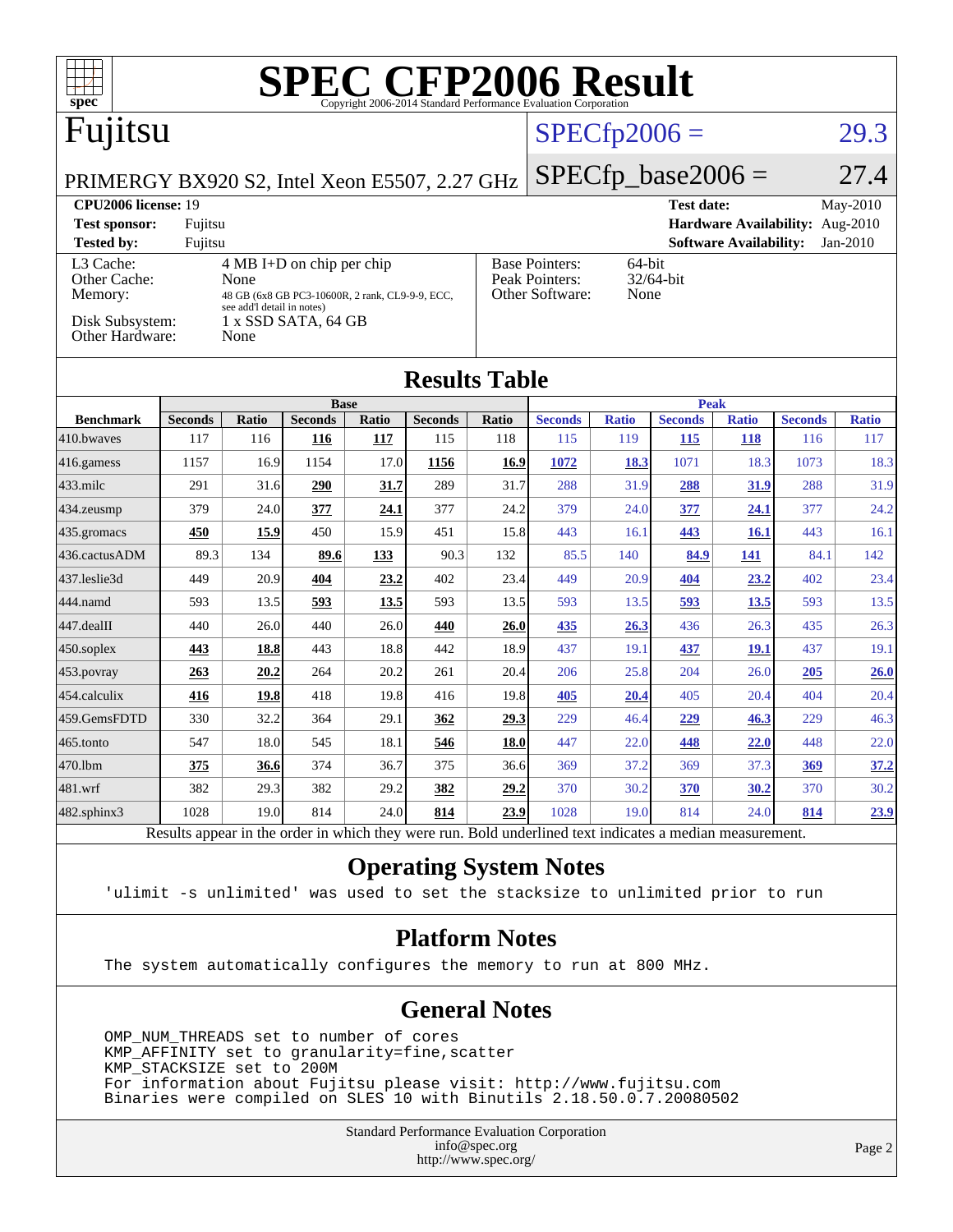

# **[SPEC CFP2006 Result](http://www.spec.org/auto/cpu2006/Docs/result-fields.html#SPECCFP2006Result)**

## Fujitsu

 $SPECTp2006 = 29.3$ 

PRIMERGY BX920 S2, Intel Xeon E5507, 2.27 GHz  $SPECTp\_base2006 = 27.4$ 

**[CPU2006 license:](http://www.spec.org/auto/cpu2006/Docs/result-fields.html#CPU2006license)** 19 **[Test date:](http://www.spec.org/auto/cpu2006/Docs/result-fields.html#Testdate)** May-2010 **[Test sponsor:](http://www.spec.org/auto/cpu2006/Docs/result-fields.html#Testsponsor)** Fujitsu **[Hardware Availability:](http://www.spec.org/auto/cpu2006/Docs/result-fields.html#HardwareAvailability)** Aug-2010 **[Tested by:](http://www.spec.org/auto/cpu2006/Docs/result-fields.html#Testedby)** Fujitsu **[Software Availability:](http://www.spec.org/auto/cpu2006/Docs/result-fields.html#SoftwareAvailability)** Jan-2010

### **[Base Compiler Invocation](http://www.spec.org/auto/cpu2006/Docs/result-fields.html#BaseCompilerInvocation)**

[C benchmarks](http://www.spec.org/auto/cpu2006/Docs/result-fields.html#Cbenchmarks): icc  $-m64$ 

[C++ benchmarks:](http://www.spec.org/auto/cpu2006/Docs/result-fields.html#CXXbenchmarks) [icpc -m64](http://www.spec.org/cpu2006/results/res2010q3/cpu2006-20100702-12082.flags.html#user_CXXbase_intel_icpc_64bit_bedb90c1146cab66620883ef4f41a67e)

[Fortran benchmarks](http://www.spec.org/auto/cpu2006/Docs/result-fields.html#Fortranbenchmarks): [ifort -m64](http://www.spec.org/cpu2006/results/res2010q3/cpu2006-20100702-12082.flags.html#user_FCbase_intel_ifort_64bit_ee9d0fb25645d0210d97eb0527dcc06e)

[Benchmarks using both Fortran and C](http://www.spec.org/auto/cpu2006/Docs/result-fields.html#BenchmarksusingbothFortranandC): [icc -m64](http://www.spec.org/cpu2006/results/res2010q3/cpu2006-20100702-12082.flags.html#user_CC_FCbase_intel_icc_64bit_0b7121f5ab7cfabee23d88897260401c) [ifort -m64](http://www.spec.org/cpu2006/results/res2010q3/cpu2006-20100702-12082.flags.html#user_CC_FCbase_intel_ifort_64bit_ee9d0fb25645d0210d97eb0527dcc06e)

### **[Base Portability Flags](http://www.spec.org/auto/cpu2006/Docs/result-fields.html#BasePortabilityFlags)**

| 410.bwaves: -DSPEC CPU LP64                  |                                                                |
|----------------------------------------------|----------------------------------------------------------------|
| 416.gamess: - DSPEC_CPU_LP64                 |                                                                |
| 433.milc: -DSPEC CPU LP64                    |                                                                |
| 434.zeusmp: -DSPEC_CPU_LP64                  |                                                                |
| 435.gromacs: -DSPEC_CPU_LP64 -nofor_main     |                                                                |
| 436.cactusADM: - DSPEC CPU LP64 - nofor main |                                                                |
| 437.leslie3d: -DSPEC CPU LP64                |                                                                |
| 444.namd: - DSPEC CPU LP64                   |                                                                |
| 447.dealII: - DSPEC CPU LP64                 |                                                                |
| 450.soplex: -DSPEC_CPU_LP64                  |                                                                |
| 453.povray: -DSPEC_CPU_LP64                  |                                                                |
| 454.calculix: - DSPEC CPU LP64 - nofor main  |                                                                |
| 459.GemsFDTD: -DSPEC CPU LP64                |                                                                |
| 465.tonto: - DSPEC CPU LP64                  |                                                                |
| 470.1bm: - DSPEC CPU LP64                    |                                                                |
|                                              | 481.wrf: -DSPEC_CPU_LP64 -DSPEC_CPU_CASE_FLAG -DSPEC_CPU_LINUX |
| 482.sphinx3: -DSPEC_CPU_LP64                 |                                                                |
|                                              |                                                                |

### **[Base Optimization Flags](http://www.spec.org/auto/cpu2006/Docs/result-fields.html#BaseOptimizationFlags)**

[C benchmarks](http://www.spec.org/auto/cpu2006/Docs/result-fields.html#Cbenchmarks): [-xSSE4.2](http://www.spec.org/cpu2006/results/res2010q3/cpu2006-20100702-12082.flags.html#user_CCbase_f-xSSE42_f91528193cf0b216347adb8b939d4107) [-ipo](http://www.spec.org/cpu2006/results/res2010q3/cpu2006-20100702-12082.flags.html#user_CCbase_f-ipo) [-O3](http://www.spec.org/cpu2006/results/res2010q3/cpu2006-20100702-12082.flags.html#user_CCbase_f-O3) [-no-prec-div](http://www.spec.org/cpu2006/results/res2010q3/cpu2006-20100702-12082.flags.html#user_CCbase_f-no-prec-div) [-static](http://www.spec.org/cpu2006/results/res2010q3/cpu2006-20100702-12082.flags.html#user_CCbase_f-static) [-parallel](http://www.spec.org/cpu2006/results/res2010q3/cpu2006-20100702-12082.flags.html#user_CCbase_f-parallel) [-opt-prefetch](http://www.spec.org/cpu2006/results/res2010q3/cpu2006-20100702-12082.flags.html#user_CCbase_f-opt-prefetch) [C++ benchmarks:](http://www.spec.org/auto/cpu2006/Docs/result-fields.html#CXXbenchmarks) [-xSSE4.2](http://www.spec.org/cpu2006/results/res2010q3/cpu2006-20100702-12082.flags.html#user_CXXbase_f-xSSE42_f91528193cf0b216347adb8b939d4107) [-ipo](http://www.spec.org/cpu2006/results/res2010q3/cpu2006-20100702-12082.flags.html#user_CXXbase_f-ipo) [-O3](http://www.spec.org/cpu2006/results/res2010q3/cpu2006-20100702-12082.flags.html#user_CXXbase_f-O3) [-no-prec-div](http://www.spec.org/cpu2006/results/res2010q3/cpu2006-20100702-12082.flags.html#user_CXXbase_f-no-prec-div) [-static](http://www.spec.org/cpu2006/results/res2010q3/cpu2006-20100702-12082.flags.html#user_CXXbase_f-static) [-parallel](http://www.spec.org/cpu2006/results/res2010q3/cpu2006-20100702-12082.flags.html#user_CXXbase_f-parallel) [-opt-prefetch](http://www.spec.org/cpu2006/results/res2010q3/cpu2006-20100702-12082.flags.html#user_CXXbase_f-opt-prefetch) [Fortran benchmarks](http://www.spec.org/auto/cpu2006/Docs/result-fields.html#Fortranbenchmarks): [-xSSE4.2](http://www.spec.org/cpu2006/results/res2010q3/cpu2006-20100702-12082.flags.html#user_FCbase_f-xSSE42_f91528193cf0b216347adb8b939d4107) [-ipo](http://www.spec.org/cpu2006/results/res2010q3/cpu2006-20100702-12082.flags.html#user_FCbase_f-ipo) [-O3](http://www.spec.org/cpu2006/results/res2010q3/cpu2006-20100702-12082.flags.html#user_FCbase_f-O3) [-no-prec-div](http://www.spec.org/cpu2006/results/res2010q3/cpu2006-20100702-12082.flags.html#user_FCbase_f-no-prec-div) [-static](http://www.spec.org/cpu2006/results/res2010q3/cpu2006-20100702-12082.flags.html#user_FCbase_f-static) [-parallel](http://www.spec.org/cpu2006/results/res2010q3/cpu2006-20100702-12082.flags.html#user_FCbase_f-parallel) [-opt-prefetch](http://www.spec.org/cpu2006/results/res2010q3/cpu2006-20100702-12082.flags.html#user_FCbase_f-opt-prefetch) [Benchmarks using both Fortran and C](http://www.spec.org/auto/cpu2006/Docs/result-fields.html#BenchmarksusingbothFortranandC): [-xSSE4.2](http://www.spec.org/cpu2006/results/res2010q3/cpu2006-20100702-12082.flags.html#user_CC_FCbase_f-xSSE42_f91528193cf0b216347adb8b939d4107) [-ipo](http://www.spec.org/cpu2006/results/res2010q3/cpu2006-20100702-12082.flags.html#user_CC_FCbase_f-ipo) [-O3](http://www.spec.org/cpu2006/results/res2010q3/cpu2006-20100702-12082.flags.html#user_CC_FCbase_f-O3) [-no-prec-div](http://www.spec.org/cpu2006/results/res2010q3/cpu2006-20100702-12082.flags.html#user_CC_FCbase_f-no-prec-div) [-static](http://www.spec.org/cpu2006/results/res2010q3/cpu2006-20100702-12082.flags.html#user_CC_FCbase_f-static) [-parallel](http://www.spec.org/cpu2006/results/res2010q3/cpu2006-20100702-12082.flags.html#user_CC_FCbase_f-parallel) [-opt-prefetch](http://www.spec.org/cpu2006/results/res2010q3/cpu2006-20100702-12082.flags.html#user_CC_FCbase_f-opt-prefetch)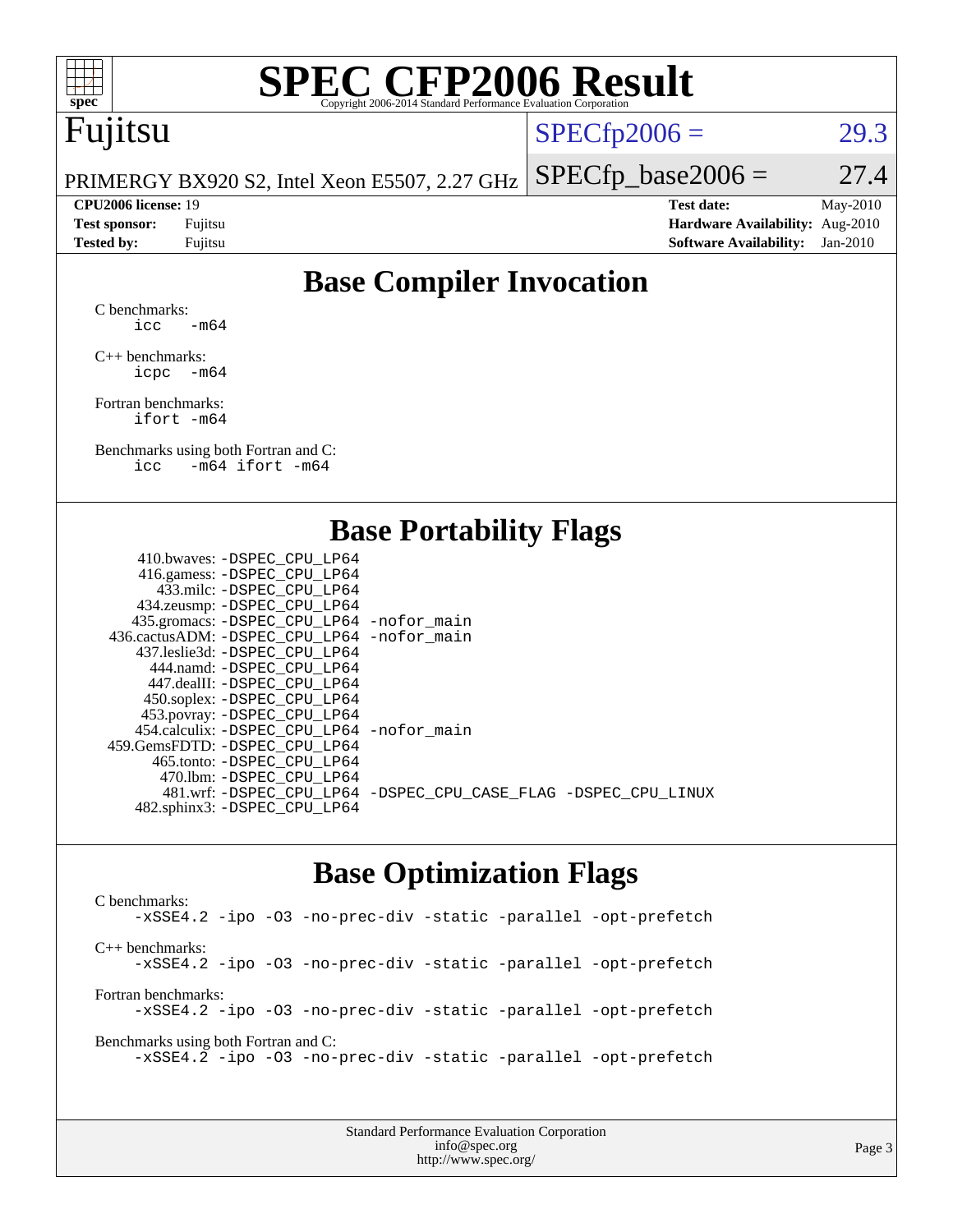

# **[SPEC CFP2006 Result](http://www.spec.org/auto/cpu2006/Docs/result-fields.html#SPECCFP2006Result)**

## Fujitsu

 $SPECTp2006 = 29.3$ 

PRIMERGY BX920 S2, Intel Xeon E5507, 2.27 GHz  $SPECTp\_base2006 = 27.4$ 

**[CPU2006 license:](http://www.spec.org/auto/cpu2006/Docs/result-fields.html#CPU2006license)** 19 **[Test date:](http://www.spec.org/auto/cpu2006/Docs/result-fields.html#Testdate)** May-2010 **[Test sponsor:](http://www.spec.org/auto/cpu2006/Docs/result-fields.html#Testsponsor)** Fujitsu **[Hardware Availability:](http://www.spec.org/auto/cpu2006/Docs/result-fields.html#HardwareAvailability)** Aug-2010 **[Tested by:](http://www.spec.org/auto/cpu2006/Docs/result-fields.html#Testedby)** Fujitsu **[Software Availability:](http://www.spec.org/auto/cpu2006/Docs/result-fields.html#SoftwareAvailability)** Jan-2010

### **[Peak Compiler Invocation](http://www.spec.org/auto/cpu2006/Docs/result-fields.html#PeakCompilerInvocation)**

[C benchmarks](http://www.spec.org/auto/cpu2006/Docs/result-fields.html#Cbenchmarks):  $\text{icc}$   $-\text{m64}$ 

[C++ benchmarks:](http://www.spec.org/auto/cpu2006/Docs/result-fields.html#CXXbenchmarks) [icpc -m64](http://www.spec.org/cpu2006/results/res2010q3/cpu2006-20100702-12082.flags.html#user_CXXpeak_intel_icpc_64bit_bedb90c1146cab66620883ef4f41a67e)

[Fortran benchmarks](http://www.spec.org/auto/cpu2006/Docs/result-fields.html#Fortranbenchmarks): [ifort -m64](http://www.spec.org/cpu2006/results/res2010q3/cpu2006-20100702-12082.flags.html#user_FCpeak_intel_ifort_64bit_ee9d0fb25645d0210d97eb0527dcc06e)

[Benchmarks using both Fortran and C](http://www.spec.org/auto/cpu2006/Docs/result-fields.html#BenchmarksusingbothFortranandC): [icc -m64](http://www.spec.org/cpu2006/results/res2010q3/cpu2006-20100702-12082.flags.html#user_CC_FCpeak_intel_icc_64bit_0b7121f5ab7cfabee23d88897260401c) [ifort -m64](http://www.spec.org/cpu2006/results/res2010q3/cpu2006-20100702-12082.flags.html#user_CC_FCpeak_intel_ifort_64bit_ee9d0fb25645d0210d97eb0527dcc06e)

### **[Peak Portability Flags](http://www.spec.org/auto/cpu2006/Docs/result-fields.html#PeakPortabilityFlags)**

Same as Base Portability Flags

### **[Peak Optimization Flags](http://www.spec.org/auto/cpu2006/Docs/result-fields.html#PeakOptimizationFlags)**

[C benchmarks](http://www.spec.org/auto/cpu2006/Docs/result-fields.html#Cbenchmarks):

 433.milc: [-xSSE4.2](http://www.spec.org/cpu2006/results/res2010q3/cpu2006-20100702-12082.flags.html#user_peakPASS2_CFLAGSPASS2_LDFLAGS433_milc_f-xSSE42_f91528193cf0b216347adb8b939d4107)(pass 2) [-prof-gen](http://www.spec.org/cpu2006/results/res2010q3/cpu2006-20100702-12082.flags.html#user_peakPASS1_CFLAGSPASS1_LDFLAGS433_milc_prof_gen_e43856698f6ca7b7e442dfd80e94a8fc)(pass 1) [-ipo](http://www.spec.org/cpu2006/results/res2010q3/cpu2006-20100702-12082.flags.html#user_peakPASS2_CFLAGSPASS2_LDFLAGS433_milc_f-ipo)(pass 2) [-O3](http://www.spec.org/cpu2006/results/res2010q3/cpu2006-20100702-12082.flags.html#user_peakPASS2_CFLAGSPASS2_LDFLAGS433_milc_f-O3)(pass 2) [-no-prec-div](http://www.spec.org/cpu2006/results/res2010q3/cpu2006-20100702-12082.flags.html#user_peakPASS2_CFLAGSPASS2_LDFLAGS433_milc_f-no-prec-div)(pass 2) [-static](http://www.spec.org/cpu2006/results/res2010q3/cpu2006-20100702-12082.flags.html#user_peakPASS2_CFLAGSPASS2_LDFLAGS433_milc_f-static)(pass 2) [-prof-use](http://www.spec.org/cpu2006/results/res2010q3/cpu2006-20100702-12082.flags.html#user_peakPASS2_CFLAGSPASS2_LDFLAGS433_milc_prof_use_bccf7792157ff70d64e32fe3e1250b55)(pass 2) [-ansi-alias](http://www.spec.org/cpu2006/results/res2010q3/cpu2006-20100702-12082.flags.html#user_peakOPTIMIZE433_milc_f-ansi-alias)

 470.lbm: [-xSSE4.2](http://www.spec.org/cpu2006/results/res2010q3/cpu2006-20100702-12082.flags.html#user_peakPASS2_CFLAGSPASS2_LDFLAGS470_lbm_f-xSSE42_f91528193cf0b216347adb8b939d4107)(pass 2) [-prof-gen](http://www.spec.org/cpu2006/results/res2010q3/cpu2006-20100702-12082.flags.html#user_peakPASS1_CFLAGSPASS1_LDFLAGS470_lbm_prof_gen_e43856698f6ca7b7e442dfd80e94a8fc)(pass 1) [-ipo](http://www.spec.org/cpu2006/results/res2010q3/cpu2006-20100702-12082.flags.html#user_peakPASS2_CFLAGSPASS2_LDFLAGS470_lbm_f-ipo)(pass 2) [-O3](http://www.spec.org/cpu2006/results/res2010q3/cpu2006-20100702-12082.flags.html#user_peakPASS2_CFLAGSPASS2_LDFLAGS470_lbm_f-O3)(pass 2) [-no-prec-div](http://www.spec.org/cpu2006/results/res2010q3/cpu2006-20100702-12082.flags.html#user_peakPASS2_CFLAGSPASS2_LDFLAGS470_lbm_f-no-prec-div)(pass 2) [-static](http://www.spec.org/cpu2006/results/res2010q3/cpu2006-20100702-12082.flags.html#user_peakPASS2_CFLAGSPASS2_LDFLAGS470_lbm_f-static)(pass 2) [-prof-use](http://www.spec.org/cpu2006/results/res2010q3/cpu2006-20100702-12082.flags.html#user_peakPASS2_CFLAGSPASS2_LDFLAGS470_lbm_prof_use_bccf7792157ff70d64e32fe3e1250b55)(pass 2) [-parallel](http://www.spec.org/cpu2006/results/res2010q3/cpu2006-20100702-12082.flags.html#user_peakOPTIMIZE470_lbm_f-parallel) [-ansi-alias](http://www.spec.org/cpu2006/results/res2010q3/cpu2006-20100702-12082.flags.html#user_peakOPTIMIZE470_lbm_f-ansi-alias) [-auto-ilp32](http://www.spec.org/cpu2006/results/res2010q3/cpu2006-20100702-12082.flags.html#user_peakCOPTIMIZE470_lbm_f-auto-ilp32)

 $482$ .sphinx3: basepeak = yes

[C++ benchmarks:](http://www.spec.org/auto/cpu2006/Docs/result-fields.html#CXXbenchmarks)

 $444$ .namd: basepeak = yes

 447.dealII: [-xSSE4.2](http://www.spec.org/cpu2006/results/res2010q3/cpu2006-20100702-12082.flags.html#user_peakPASS2_CXXFLAGSPASS2_LDFLAGS447_dealII_f-xSSE42_f91528193cf0b216347adb8b939d4107)(pass 2) [-prof-gen](http://www.spec.org/cpu2006/results/res2010q3/cpu2006-20100702-12082.flags.html#user_peakPASS1_CXXFLAGSPASS1_LDFLAGS447_dealII_prof_gen_e43856698f6ca7b7e442dfd80e94a8fc)(pass 1) [-ipo](http://www.spec.org/cpu2006/results/res2010q3/cpu2006-20100702-12082.flags.html#user_peakPASS2_CXXFLAGSPASS2_LDFLAGS447_dealII_f-ipo)(pass 2) [-O3](http://www.spec.org/cpu2006/results/res2010q3/cpu2006-20100702-12082.flags.html#user_peakPASS2_CXXFLAGSPASS2_LDFLAGS447_dealII_f-O3)(pass 2) [-no-prec-div](http://www.spec.org/cpu2006/results/res2010q3/cpu2006-20100702-12082.flags.html#user_peakPASS2_CXXFLAGSPASS2_LDFLAGS447_dealII_f-no-prec-div)(pass 2) [-static](http://www.spec.org/cpu2006/results/res2010q3/cpu2006-20100702-12082.flags.html#user_peakPASS2_CXXFLAGSPASS2_LDFLAGS447_dealII_f-static)(pass 2) [-prof-use](http://www.spec.org/cpu2006/results/res2010q3/cpu2006-20100702-12082.flags.html#user_peakPASS2_CXXFLAGSPASS2_LDFLAGS447_dealII_prof_use_bccf7792157ff70d64e32fe3e1250b55)(pass 2) [-unroll2](http://www.spec.org/cpu2006/results/res2010q3/cpu2006-20100702-12082.flags.html#user_peakOPTIMIZE447_dealII_f-unroll_784dae83bebfb236979b41d2422d7ec2) [-ansi-alias](http://www.spec.org/cpu2006/results/res2010q3/cpu2006-20100702-12082.flags.html#user_peakOPTIMIZE447_dealII_f-ansi-alias) [-scalar-rep-](http://www.spec.org/cpu2006/results/res2010q3/cpu2006-20100702-12082.flags.html#user_peakOPTIMIZE447_dealII_f-disablescalarrep_abbcad04450fb118e4809c81d83c8a1d) [-auto-ilp32](http://www.spec.org/cpu2006/results/res2010q3/cpu2006-20100702-12082.flags.html#user_peakCXXOPTIMIZE447_dealII_f-auto-ilp32)

 $450.\text{soplex: } -x\text{SSE4}.2(\text{pass 2}) -\text{prof-gen}(\text{pass 1}) -\text{ipo}(\text{pass 2}) -\text{O3}(\text{pass 2})$ [-no-prec-div](http://www.spec.org/cpu2006/results/res2010q3/cpu2006-20100702-12082.flags.html#user_peakPASS2_CXXFLAGSPASS2_LDFLAGS450_soplex_f-no-prec-div)(pass 2) [-static](http://www.spec.org/cpu2006/results/res2010q3/cpu2006-20100702-12082.flags.html#user_peakPASS2_CXXFLAGSPASS2_LDFLAGS450_soplex_f-static)(pass 2) [-prof-use](http://www.spec.org/cpu2006/results/res2010q3/cpu2006-20100702-12082.flags.html#user_peakPASS2_CXXFLAGSPASS2_LDFLAGS450_soplex_prof_use_bccf7792157ff70d64e32fe3e1250b55)(pass 2) [-opt-malloc-options=3](http://www.spec.org/cpu2006/results/res2010q3/cpu2006-20100702-12082.flags.html#user_peakOPTIMIZE450_soplex_f-opt-malloc-options_13ab9b803cf986b4ee62f0a5998c2238) [-auto-ilp32](http://www.spec.org/cpu2006/results/res2010q3/cpu2006-20100702-12082.flags.html#user_peakCXXOPTIMIZE450_soplex_f-auto-ilp32)

 453.povray: [-xSSE4.2](http://www.spec.org/cpu2006/results/res2010q3/cpu2006-20100702-12082.flags.html#user_peakPASS2_CXXFLAGSPASS2_LDFLAGS453_povray_f-xSSE42_f91528193cf0b216347adb8b939d4107)(pass 2) [-prof-gen](http://www.spec.org/cpu2006/results/res2010q3/cpu2006-20100702-12082.flags.html#user_peakPASS1_CXXFLAGSPASS1_LDFLAGS453_povray_prof_gen_e43856698f6ca7b7e442dfd80e94a8fc)(pass 1) [-ipo](http://www.spec.org/cpu2006/results/res2010q3/cpu2006-20100702-12082.flags.html#user_peakPASS2_CXXFLAGSPASS2_LDFLAGS453_povray_f-ipo)(pass 2) [-O3](http://www.spec.org/cpu2006/results/res2010q3/cpu2006-20100702-12082.flags.html#user_peakPASS2_CXXFLAGSPASS2_LDFLAGS453_povray_f-O3)(pass 2) [-no-prec-div](http://www.spec.org/cpu2006/results/res2010q3/cpu2006-20100702-12082.flags.html#user_peakPASS2_CXXFLAGSPASS2_LDFLAGS453_povray_f-no-prec-div)(pass 2) [-static](http://www.spec.org/cpu2006/results/res2010q3/cpu2006-20100702-12082.flags.html#user_peakPASS2_CXXFLAGSPASS2_LDFLAGS453_povray_f-static)(pass 2) [-prof-use](http://www.spec.org/cpu2006/results/res2010q3/cpu2006-20100702-12082.flags.html#user_peakPASS2_CXXFLAGSPASS2_LDFLAGS453_povray_prof_use_bccf7792157ff70d64e32fe3e1250b55)(pass 2) [-unroll4](http://www.spec.org/cpu2006/results/res2010q3/cpu2006-20100702-12082.flags.html#user_peakCXXOPTIMIZE453_povray_f-unroll_4e5e4ed65b7fd20bdcd365bec371b81f) [-ansi-alias](http://www.spec.org/cpu2006/results/res2010q3/cpu2006-20100702-12082.flags.html#user_peakCXXOPTIMIZE453_povray_f-ansi-alias)

Continued on next page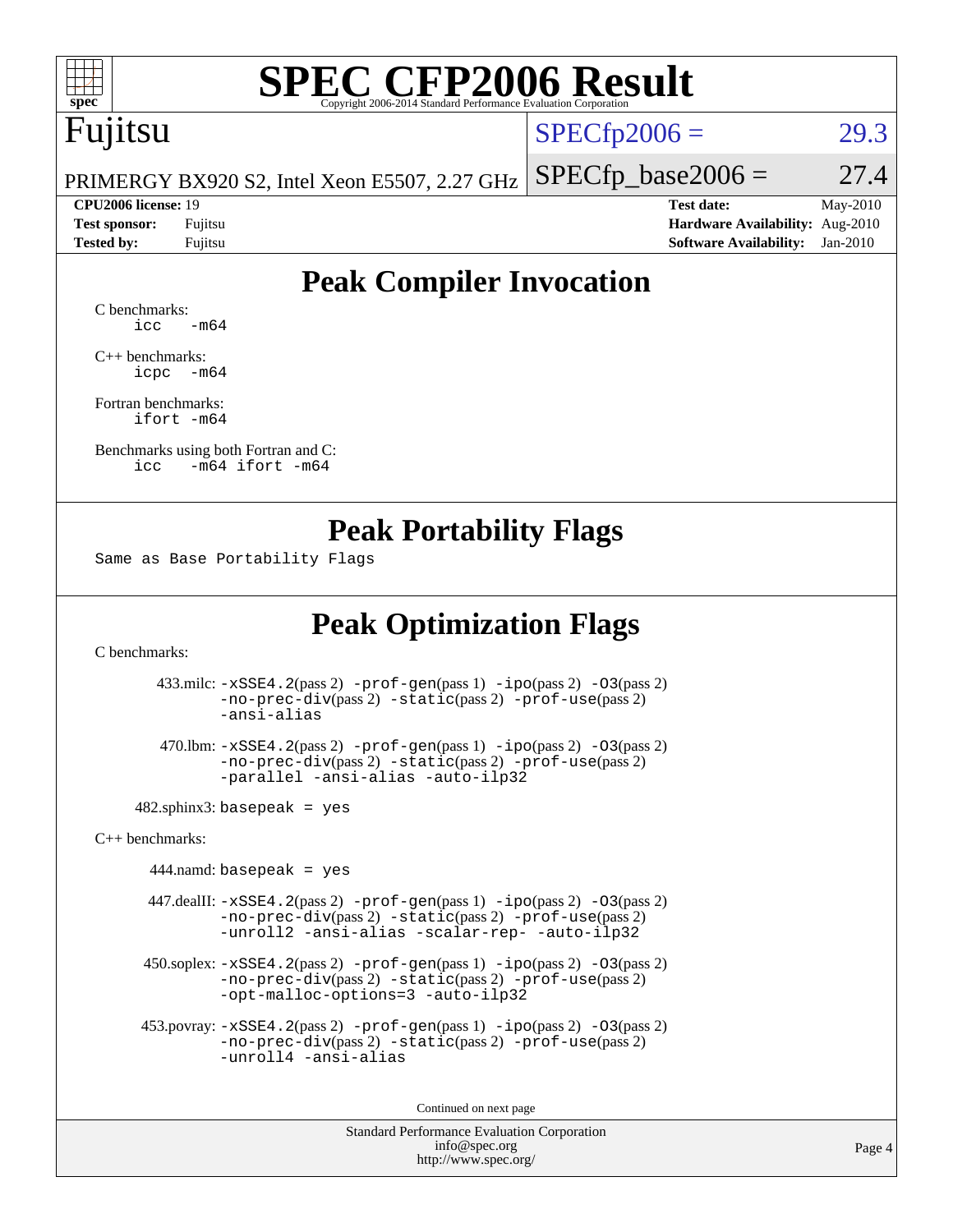# **[SPEC CFP2006 Result](http://www.spec.org/auto/cpu2006/Docs/result-fields.html#SPECCFP2006Result)**

 $SPECTp2006 = 29.3$ 

PRIMERGY BX920 S2, Intel Xeon E5507, 2.27 GHz  $SPECTp\_base2006 = 27.4$ 

Fujitsu

**[CPU2006 license:](http://www.spec.org/auto/cpu2006/Docs/result-fields.html#CPU2006license)** 19 **[Test date:](http://www.spec.org/auto/cpu2006/Docs/result-fields.html#Testdate)** May-2010 **[Test sponsor:](http://www.spec.org/auto/cpu2006/Docs/result-fields.html#Testsponsor)** Fujitsu **[Hardware Availability:](http://www.spec.org/auto/cpu2006/Docs/result-fields.html#HardwareAvailability)** Aug-2010 **[Tested by:](http://www.spec.org/auto/cpu2006/Docs/result-fields.html#Testedby)** Fujitsu **[Software Availability:](http://www.spec.org/auto/cpu2006/Docs/result-fields.html#SoftwareAvailability)** Jan-2010

## **[Peak Optimization Flags \(Continued\)](http://www.spec.org/auto/cpu2006/Docs/result-fields.html#PeakOptimizationFlags)**

[Fortran benchmarks](http://www.spec.org/auto/cpu2006/Docs/result-fields.html#Fortranbenchmarks):

 410.bwaves: [-xSSE4.2](http://www.spec.org/cpu2006/results/res2010q3/cpu2006-20100702-12082.flags.html#user_peakOPTIMIZE410_bwaves_f-xSSE42_f91528193cf0b216347adb8b939d4107) [-ipo](http://www.spec.org/cpu2006/results/res2010q3/cpu2006-20100702-12082.flags.html#user_peakOPTIMIZE410_bwaves_f-ipo) [-O3](http://www.spec.org/cpu2006/results/res2010q3/cpu2006-20100702-12082.flags.html#user_peakOPTIMIZE410_bwaves_f-O3) [-no-prec-div](http://www.spec.org/cpu2006/results/res2010q3/cpu2006-20100702-12082.flags.html#user_peakOPTIMIZE410_bwaves_f-no-prec-div) [-static](http://www.spec.org/cpu2006/results/res2010q3/cpu2006-20100702-12082.flags.html#user_peakOPTIMIZE410_bwaves_f-static) [-opt-prefetch](http://www.spec.org/cpu2006/results/res2010q3/cpu2006-20100702-12082.flags.html#user_peakOPTIMIZE410_bwaves_f-opt-prefetch) [-parallel](http://www.spec.org/cpu2006/results/res2010q3/cpu2006-20100702-12082.flags.html#user_peakOPTIMIZE410_bwaves_f-parallel) 416.gamess: [-xSSE4.2](http://www.spec.org/cpu2006/results/res2010q3/cpu2006-20100702-12082.flags.html#user_peakPASS2_FFLAGSPASS2_LDFLAGS416_gamess_f-xSSE42_f91528193cf0b216347adb8b939d4107)(pass 2) [-prof-gen](http://www.spec.org/cpu2006/results/res2010q3/cpu2006-20100702-12082.flags.html#user_peakPASS1_FFLAGSPASS1_LDFLAGS416_gamess_prof_gen_e43856698f6ca7b7e442dfd80e94a8fc)(pass 1) [-ipo](http://www.spec.org/cpu2006/results/res2010q3/cpu2006-20100702-12082.flags.html#user_peakPASS2_FFLAGSPASS2_LDFLAGS416_gamess_f-ipo)(pass 2) [-O3](http://www.spec.org/cpu2006/results/res2010q3/cpu2006-20100702-12082.flags.html#user_peakPASS2_FFLAGSPASS2_LDFLAGS416_gamess_f-O3)(pass 2) [-no-prec-div](http://www.spec.org/cpu2006/results/res2010q3/cpu2006-20100702-12082.flags.html#user_peakPASS2_FFLAGSPASS2_LDFLAGS416_gamess_f-no-prec-div)(pass 2) [-static](http://www.spec.org/cpu2006/results/res2010q3/cpu2006-20100702-12082.flags.html#user_peakPASS2_FFLAGSPASS2_LDFLAGS416_gamess_f-static)(pass 2) [-prof-use](http://www.spec.org/cpu2006/results/res2010q3/cpu2006-20100702-12082.flags.html#user_peakPASS2_FFLAGSPASS2_LDFLAGS416_gamess_prof_use_bccf7792157ff70d64e32fe3e1250b55)(pass 2) [-unroll2](http://www.spec.org/cpu2006/results/res2010q3/cpu2006-20100702-12082.flags.html#user_peakOPTIMIZE416_gamess_f-unroll_784dae83bebfb236979b41d2422d7ec2) [-Ob0](http://www.spec.org/cpu2006/results/res2010q3/cpu2006-20100702-12082.flags.html#user_peakOPTIMIZE416_gamess_f-Ob_n_fbe6f6428adb7d4b74b1e99bb2444c2d) [-ansi-alias](http://www.spec.org/cpu2006/results/res2010q3/cpu2006-20100702-12082.flags.html#user_peakOPTIMIZE416_gamess_f-ansi-alias) [-scalar-rep-](http://www.spec.org/cpu2006/results/res2010q3/cpu2006-20100702-12082.flags.html#user_peakOPTIMIZE416_gamess_f-disablescalarrep_abbcad04450fb118e4809c81d83c8a1d) 434.zeusmp: basepeak = yes 437.leslie3d: basepeak = yes 459.GemsFDTD: [-xSSE4.2](http://www.spec.org/cpu2006/results/res2010q3/cpu2006-20100702-12082.flags.html#user_peakPASS2_FFLAGSPASS2_LDFLAGS459_GemsFDTD_f-xSSE42_f91528193cf0b216347adb8b939d4107)(pass 2) [-prof-gen](http://www.spec.org/cpu2006/results/res2010q3/cpu2006-20100702-12082.flags.html#user_peakPASS1_FFLAGSPASS1_LDFLAGS459_GemsFDTD_prof_gen_e43856698f6ca7b7e442dfd80e94a8fc)(pass 1) [-ipo](http://www.spec.org/cpu2006/results/res2010q3/cpu2006-20100702-12082.flags.html#user_peakPASS2_FFLAGSPASS2_LDFLAGS459_GemsFDTD_f-ipo)(pass 2) [-O3](http://www.spec.org/cpu2006/results/res2010q3/cpu2006-20100702-12082.flags.html#user_peakPASS2_FFLAGSPASS2_LDFLAGS459_GemsFDTD_f-O3)(pass 2) [-no-prec-div](http://www.spec.org/cpu2006/results/res2010q3/cpu2006-20100702-12082.flags.html#user_peakPASS2_FFLAGSPASS2_LDFLAGS459_GemsFDTD_f-no-prec-div)(pass 2) [-static](http://www.spec.org/cpu2006/results/res2010q3/cpu2006-20100702-12082.flags.html#user_peakPASS2_FFLAGSPASS2_LDFLAGS459_GemsFDTD_f-static)(pass 2) [-prof-use](http://www.spec.org/cpu2006/results/res2010q3/cpu2006-20100702-12082.flags.html#user_peakPASS2_FFLAGSPASS2_LDFLAGS459_GemsFDTD_prof_use_bccf7792157ff70d64e32fe3e1250b55)(pass 2) [-unroll2](http://www.spec.org/cpu2006/results/res2010q3/cpu2006-20100702-12082.flags.html#user_peakOPTIMIZE459_GemsFDTD_f-unroll_784dae83bebfb236979b41d2422d7ec2) [-Ob0](http://www.spec.org/cpu2006/results/res2010q3/cpu2006-20100702-12082.flags.html#user_peakOPTIMIZE459_GemsFDTD_f-Ob_n_fbe6f6428adb7d4b74b1e99bb2444c2d) [-opt-prefetch](http://www.spec.org/cpu2006/results/res2010q3/cpu2006-20100702-12082.flags.html#user_peakOPTIMIZE459_GemsFDTD_f-opt-prefetch) [-parallel](http://www.spec.org/cpu2006/results/res2010q3/cpu2006-20100702-12082.flags.html#user_peakOPTIMIZE459_GemsFDTD_f-parallel) 465.tonto: [-xSSE4.2](http://www.spec.org/cpu2006/results/res2010q3/cpu2006-20100702-12082.flags.html#user_peakPASS2_FFLAGSPASS2_LDFLAGS465_tonto_f-xSSE42_f91528193cf0b216347adb8b939d4107)(pass 2) [-prof-gen](http://www.spec.org/cpu2006/results/res2010q3/cpu2006-20100702-12082.flags.html#user_peakPASS1_FFLAGSPASS1_LDFLAGS465_tonto_prof_gen_e43856698f6ca7b7e442dfd80e94a8fc)(pass 1) [-ipo](http://www.spec.org/cpu2006/results/res2010q3/cpu2006-20100702-12082.flags.html#user_peakPASS2_FFLAGSPASS2_LDFLAGS465_tonto_f-ipo)(pass 2) [-O3](http://www.spec.org/cpu2006/results/res2010q3/cpu2006-20100702-12082.flags.html#user_peakPASS2_FFLAGSPASS2_LDFLAGS465_tonto_f-O3)(pass 2) [-no-prec-div](http://www.spec.org/cpu2006/results/res2010q3/cpu2006-20100702-12082.flags.html#user_peakPASS2_FFLAGSPASS2_LDFLAGS465_tonto_f-no-prec-div)(pass 2) [-static](http://www.spec.org/cpu2006/results/res2010q3/cpu2006-20100702-12082.flags.html#user_peakPASS2_FFLAGSPASS2_LDFLAGS465_tonto_f-static)(pass 2) [-prof-use](http://www.spec.org/cpu2006/results/res2010q3/cpu2006-20100702-12082.flags.html#user_peakPASS2_FFLAGSPASS2_LDFLAGS465_tonto_prof_use_bccf7792157ff70d64e32fe3e1250b55)(pass 2) [-inline-calloc](http://www.spec.org/cpu2006/results/res2010q3/cpu2006-20100702-12082.flags.html#user_peakOPTIMIZE465_tonto_f-inline-calloc) [-opt-malloc-options=3](http://www.spec.org/cpu2006/results/res2010q3/cpu2006-20100702-12082.flags.html#user_peakOPTIMIZE465_tonto_f-opt-malloc-options_13ab9b803cf986b4ee62f0a5998c2238) [-auto](http://www.spec.org/cpu2006/results/res2010q3/cpu2006-20100702-12082.flags.html#user_peakOPTIMIZE465_tonto_f-auto) [-unroll4](http://www.spec.org/cpu2006/results/res2010q3/cpu2006-20100702-12082.flags.html#user_peakOPTIMIZE465_tonto_f-unroll_4e5e4ed65b7fd20bdcd365bec371b81f) [Benchmarks using both Fortran and C](http://www.spec.org/auto/cpu2006/Docs/result-fields.html#BenchmarksusingbothFortranandC): 435.gromacs: [-xSSE4.2](http://www.spec.org/cpu2006/results/res2010q3/cpu2006-20100702-12082.flags.html#user_peakPASS2_CFLAGSPASS2_FFLAGSPASS2_LDFLAGS435_gromacs_f-xSSE42_f91528193cf0b216347adb8b939d4107)(pass 2) [-prof-gen](http://www.spec.org/cpu2006/results/res2010q3/cpu2006-20100702-12082.flags.html#user_peakPASS1_CFLAGSPASS1_FFLAGSPASS1_LDFLAGS435_gromacs_prof_gen_e43856698f6ca7b7e442dfd80e94a8fc)(pass 1) [-ipo](http://www.spec.org/cpu2006/results/res2010q3/cpu2006-20100702-12082.flags.html#user_peakPASS2_CFLAGSPASS2_FFLAGSPASS2_LDFLAGS435_gromacs_f-ipo)(pass 2) [-O3](http://www.spec.org/cpu2006/results/res2010q3/cpu2006-20100702-12082.flags.html#user_peakPASS2_CFLAGSPASS2_FFLAGSPASS2_LDFLAGS435_gromacs_f-O3)(pass 2) [-no-prec-div](http://www.spec.org/cpu2006/results/res2010q3/cpu2006-20100702-12082.flags.html#user_peakPASS2_CFLAGSPASS2_FFLAGSPASS2_LDFLAGS435_gromacs_f-no-prec-div)(pass 2) [-static](http://www.spec.org/cpu2006/results/res2010q3/cpu2006-20100702-12082.flags.html#user_peakPASS2_CFLAGSPASS2_FFLAGSPASS2_LDFLAGS435_gromacs_f-static)(pass 2) [-prof-use](http://www.spec.org/cpu2006/results/res2010q3/cpu2006-20100702-12082.flags.html#user_peakPASS2_CFLAGSPASS2_FFLAGSPASS2_LDFLAGS435_gromacs_prof_use_bccf7792157ff70d64e32fe3e1250b55)(pass 2) [-opt-prefetch](http://www.spec.org/cpu2006/results/res2010q3/cpu2006-20100702-12082.flags.html#user_peakOPTIMIZE435_gromacs_f-opt-prefetch) [-auto-ilp32](http://www.spec.org/cpu2006/results/res2010q3/cpu2006-20100702-12082.flags.html#user_peakCOPTIMIZE435_gromacs_f-auto-ilp32) 436.cactusADM:  $-xSSE4$ . 2(pass 2)  $-prof-gen(pass 1) -ipo(pass 2) -O3(pass 2)$  $-prof-gen(pass 1) -ipo(pass 2) -O3(pass 2)$  $-prof-gen(pass 1) -ipo(pass 2) -O3(pass 2)$  $-prof-gen(pass 1) -ipo(pass 2) -O3(pass 2)$  $-prof-gen(pass 1) -ipo(pass 2) -O3(pass 2)$  $-prof-gen(pass 1) -ipo(pass 2) -O3(pass 2)$ [-no-prec-div](http://www.spec.org/cpu2006/results/res2010q3/cpu2006-20100702-12082.flags.html#user_peakPASS2_CFLAGSPASS2_FFLAGSPASS2_LDFLAGS436_cactusADM_f-no-prec-div)(pass 2) [-static](http://www.spec.org/cpu2006/results/res2010q3/cpu2006-20100702-12082.flags.html#user_peakPASS2_CFLAGSPASS2_FFLAGSPASS2_LDFLAGS436_cactusADM_f-static)(pass 2) [-prof-use](http://www.spec.org/cpu2006/results/res2010q3/cpu2006-20100702-12082.flags.html#user_peakPASS2_CFLAGSPASS2_FFLAGSPASS2_LDFLAGS436_cactusADM_prof_use_bccf7792157ff70d64e32fe3e1250b55)(pass 2) [-unroll2](http://www.spec.org/cpu2006/results/res2010q3/cpu2006-20100702-12082.flags.html#user_peakOPTIMIZE436_cactusADM_f-unroll_784dae83bebfb236979b41d2422d7ec2) [-opt-prefetch](http://www.spec.org/cpu2006/results/res2010q3/cpu2006-20100702-12082.flags.html#user_peakOPTIMIZE436_cactusADM_f-opt-prefetch) [-parallel](http://www.spec.org/cpu2006/results/res2010q3/cpu2006-20100702-12082.flags.html#user_peakOPTIMIZE436_cactusADM_f-parallel) [-auto-ilp32](http://www.spec.org/cpu2006/results/res2010q3/cpu2006-20100702-12082.flags.html#user_peakCOPTIMIZE436_cactusADM_f-auto-ilp32) 454.calculix: [-xSSE4.2](http://www.spec.org/cpu2006/results/res2010q3/cpu2006-20100702-12082.flags.html#user_peakOPTIMIZE454_calculix_f-xSSE42_f91528193cf0b216347adb8b939d4107) [-ipo](http://www.spec.org/cpu2006/results/res2010q3/cpu2006-20100702-12082.flags.html#user_peakOPTIMIZE454_calculix_f-ipo) [-O3](http://www.spec.org/cpu2006/results/res2010q3/cpu2006-20100702-12082.flags.html#user_peakOPTIMIZE454_calculix_f-O3) [-no-prec-div](http://www.spec.org/cpu2006/results/res2010q3/cpu2006-20100702-12082.flags.html#user_peakOPTIMIZE454_calculix_f-no-prec-div) [-static](http://www.spec.org/cpu2006/results/res2010q3/cpu2006-20100702-12082.flags.html#user_peakOPTIMIZE454_calculix_f-static) [-auto-ilp32](http://www.spec.org/cpu2006/results/res2010q3/cpu2006-20100702-12082.flags.html#user_peakCOPTIMIZE454_calculix_f-auto-ilp32) 481.wrf: Same as 454.calculix

The flags file that was used to format this result can be browsed at <http://www.spec.org/cpu2006/flags/Intel-ic11.1-linux64-revE.20100330.02.html>

You can also download the XML flags source by saving the following link: <http://www.spec.org/cpu2006/flags/Intel-ic11.1-linux64-revE.20100330.02.xml>